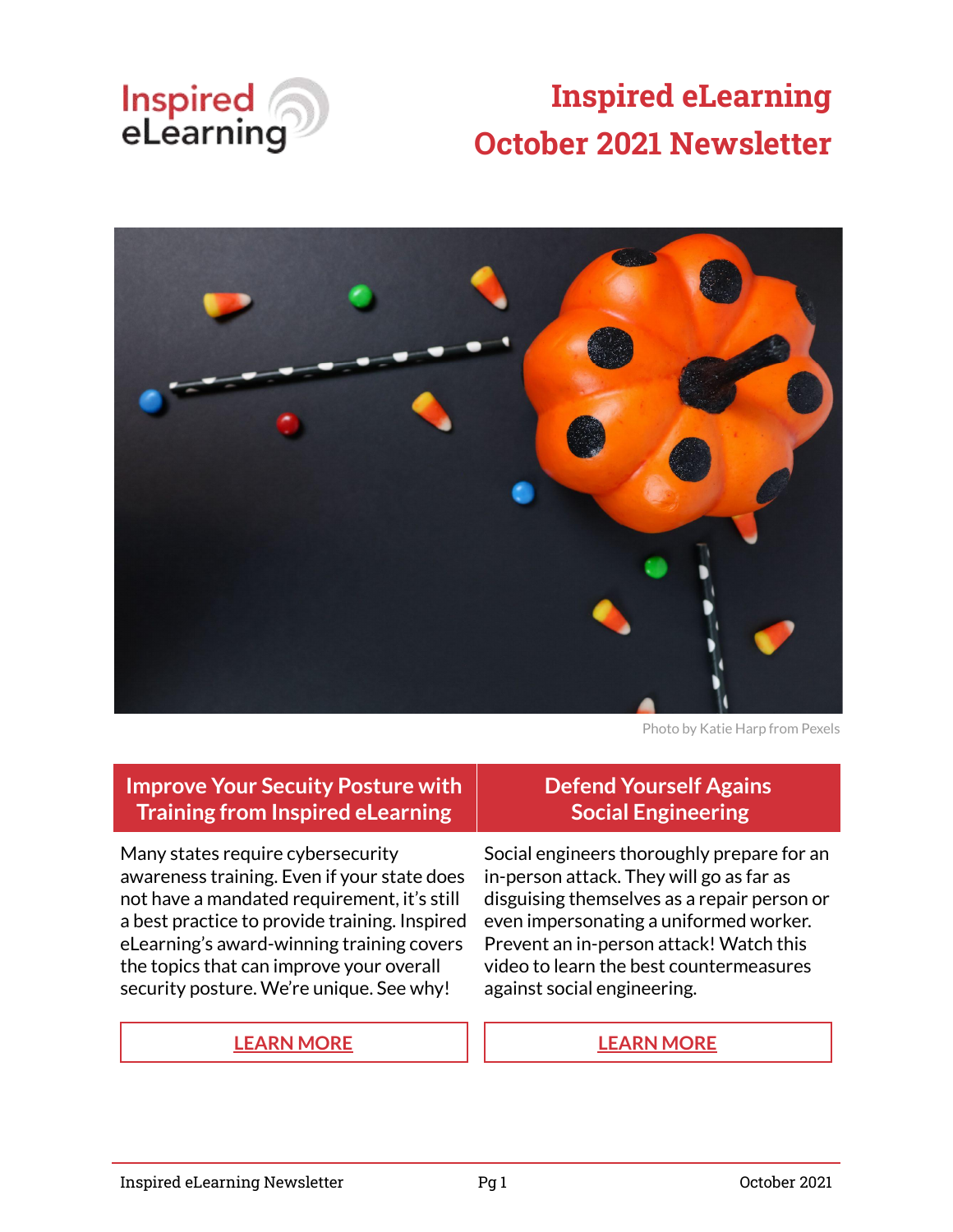## **SEVEN HABITS FOR THE SECURITY CONSCIOUS**

By Jon-Louis Heimerl

Yahoo CEO Marissa Mayer recently revealed that she does [not protect access to her smartphone](https://www.securityweek.com/yahoo-ceo-marissa-mayer-too-busy-lock-her-smartphone) [with a passcode,](https://www.securityweek.com/yahoo-ceo-marissa-mayer-too-busy-lock-her-smartphone) leaving her mobile device potentially exposed if someone is able to snag it. Though I have seen security wonks almost stroke out over this, is it really a big deal? Probably not. Someone would have to get her phone away from her, and given her role at Yahoo I suspect the thing is practically surgically implanted.

The point is more that the passcode has not become a habit for Mayer. We are all creatures of habit. I put my left sock on first. I start brushing my teeth on my lower right. As a race, we like routine. We tend to like some things to be predictable. That is neither right nor wrong; it just is. "Security" is also a creature of habit. Security likes things to stay the same. Change brings chaos. Chaos is bad for security. But, we can help control the security of our environment by following good security habits.

## What habits?

Answer these questions to see how you rate yourself against the Seven Habits for the Security Conscious. You get no score, just understand that every time you honestly give a negative answer, it means you are indicating that you have a little less control over the security of your own environment.

**1. Do you lock your phone, iPad, Surface or other tablet with a passcode to help keep the phone contents safe from anyone who might steal it or find it?**

By locking your phone you are committing yourself to unlocking it nearly every time you want to make a call or send a text. The most significant part of this equation is in understanding what kind of cool data you have



on your phone. If the most important thing on your phone is the phone number of your spouse or your Angry Birds high score, locking it is probably not such a big deal. But, if you are like most people, your phone also includes Facebook and Twitter passwords, possibly online banking passwords, personal email, and probably work email (with the variety of confidential and non-public data that entails). The fact that it is a "Phone" is not as significant as the type of data that you actually have on your phone.

Compare the type of data you have on your phone to the type of data you have on your laptop. Modern smartphones have access to much of the same types of data as laptops, and are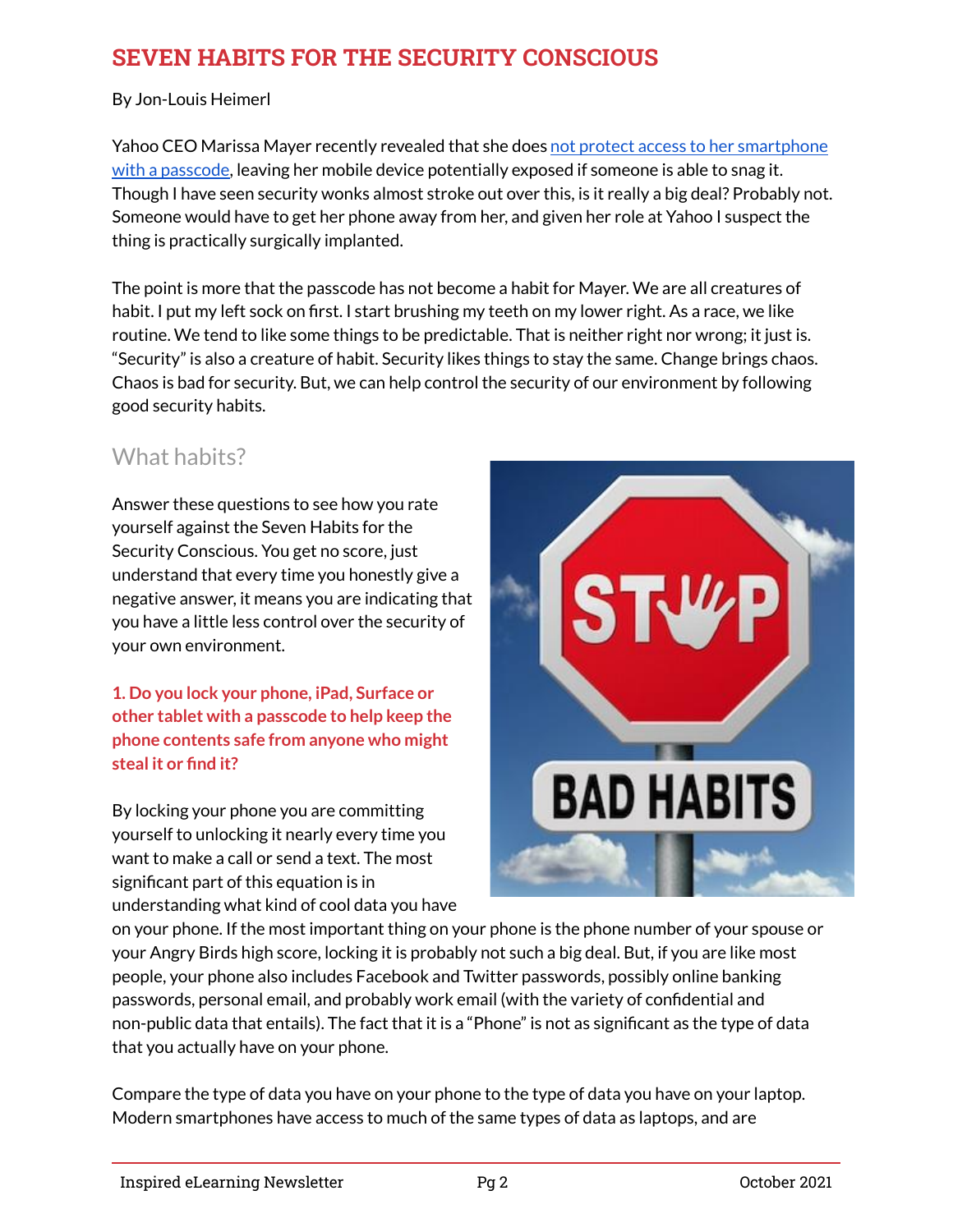realistically even more vulnerable since they are smaller, and thus more easily lost or stolen, and include phone functions extending your ability to communicate with them.

What if I asked the question this way: Do you lock your laptop with a password to help keep the laptop contents safe from anyone who might steal it or find it?

#### **2. Are your passwords/passcode decent ones?**

Everyone should know what I mean, so no excessive beating a dead horse here. Suffice to say that if your password is akin to "1234567", "password", or "qwertyui", then you need a new password. Because, even though, theoretically, a bad password provides "some" security, what it probably provides most is a false sense of security. Because "qwertyui" really isn't going to protect you from much of anything. It's not as if you need a password like "jhH12#n(3W" on everything, but is something like "hApe7\*fEEt" So unreasonable? (Don't use it…). As far as your phone passcode goes, the most popular phone passcodes are simple patterns like "1234", "0000" or "1111". If you need a passcode, you might try starting it with 6, 7, 8 or 9, and not making it a continuous pattern (like "9632").

#### **3. Have you changed your password recently?**

You don't have to go nuts here. I use an application at work that seems to require a password change every single time I log in – at most every 30 days. I am security paranoid and that seems like a little much. But, I worked an incident once where an ex-employee of the client had breached the company's site and posted a list of executive salaries on their external website. It turns out that the file server that held the data, and the webserver were both still protected by the same passwords that they had been using when the guy had still been employed – 14 months after he had been let go. While every 30 days might be a little much, every 14 months might not be enough.

In another example, I was doing a physical walkthrough with a client as we talked about what was good and bad about his physical security. We got to the data center and he proudly told me that only three people in the company had the door combination. I glanced at the keypad at an angle, and could see that the keys for numbers 4, 6, and 9 were dulled. As I talked with my escort I absently reached down and keyed in 4469. No luck. But 4669 worked, and I opened the data center door for him. I enjoyed the moment as he looked at me like it was magic, but the point was that he had kept the door combination the same for several years. Hrm… definitely too long. So, yes, this one actually is important.

#### **4. Do you know when the last time your computer was backed up?**

For both work and play. When was the last time you made sure that all of your local files were stored on a server at work? It is awesome if this is automatically done for you, but with a mobile workforce in a dynamic and diverse environment, even automatic backups do not always work. And is the same true at home? This is working on an assumption that you have data in your home environment that you care about.

Your first answer may be that you don't. I kind of always felt that way until my home computer crashed so hard it actually physically damaged my hard drive. I was not too worried about having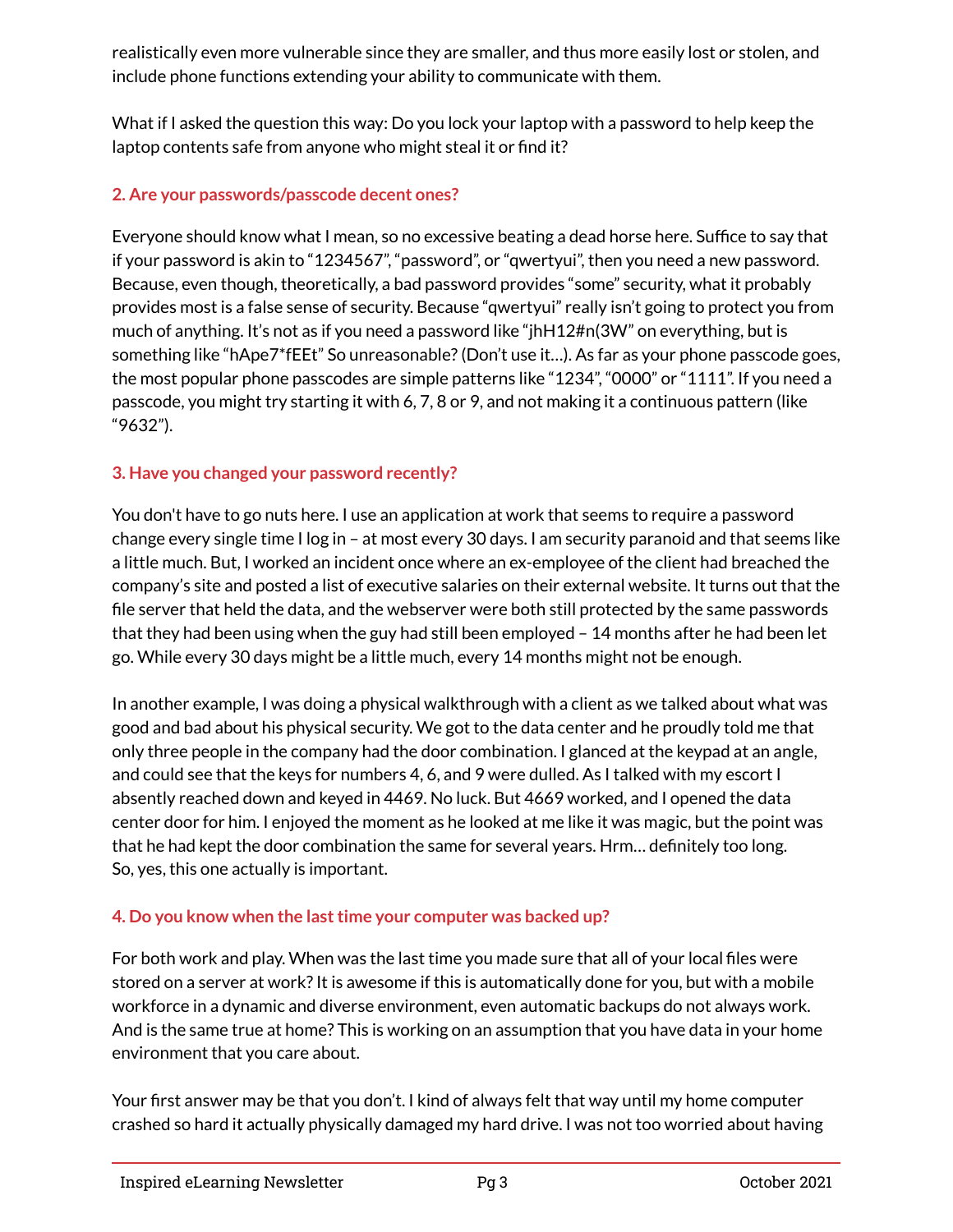to reinstall applications, or even the saved games I lost for whatever computer game I was playing. But, I lost two years of tax returns as well as all the photos from our digital camera from about the previous five years. Luckily, I was able to use data recovery software and restore almost everything, and that only cost me a couple hundred bucks for the software, a couple hundred bucks for a new hard drive, and about 20 hours to recover the data. Now I have a home server that backs up every computer in my house once a week. So, when my daughter's computer was infected by Zbot (Zeus Trojan), rather than try to clean it, I was able to just rebuild and restore over it – in a matter of minutes. Because I have created the habit of regular backups (learned my lesson. Booyah!).

#### **5. Do you use a secure wi-fi network?**

So, do you have a good password on your local wi-fi network, running at least WPA key? Same rules apply to this password as for #2 above. If you have a Linksys router and still have "admin" as your password, or have it match your SSID name, or some other such foolishness, you should really reconsider.

You really don't want someone using your wireless network. They can get access to your networked resources, they can piggyback on your network usage, and they can look like you. Or, there is this case where a family's unsecured wireless network was used by someone threatening the police. When the SWAT team came for a visit, and they didn't bring a bottle of wine, they brought flashbangs and a battering ram. The poor people had no idea what was happening when SWAT came storming in.

Old news? I would like to think so, but as I sit here at home I can see wireless networks for six of my neighbors. And, yes, two of those are unsecured networks.

#### **6. Do you USE antivirus (AV) software?**

By "use" I don't just mean "have it installed". I mean, make sure it is correctly installed, updates regularly, scans regularly, is used in ad-hoc scans, and that you actually check scan results and logs – at least once in a while. It is not like an antivirus suite will magically keep you safe, BUT it will help, as long as you understand its limitations.

I know a guy who kept complaining that his computer was running slow. Before I visited him, I downloaded a couple antimalware apps to a flash drive and took them with me. Even with a couple Stellas in me it took me no time to load the software and start a scan. A scan that took about two hours. And found 247 pieces of malware. Yes, 247.

He opted to clean the computer instead of rebuilding it. It took about four passes of scans and repairs before he got a clean scan. We then reinstalled his antivirus and firewall, which had both been disabled by a Trojan horse. I told him that it looked like he had been infected for months, and that he might have noticed sooner if he had ever checked his software to make sure it was running correctly. Then I told him to quit browsing porn.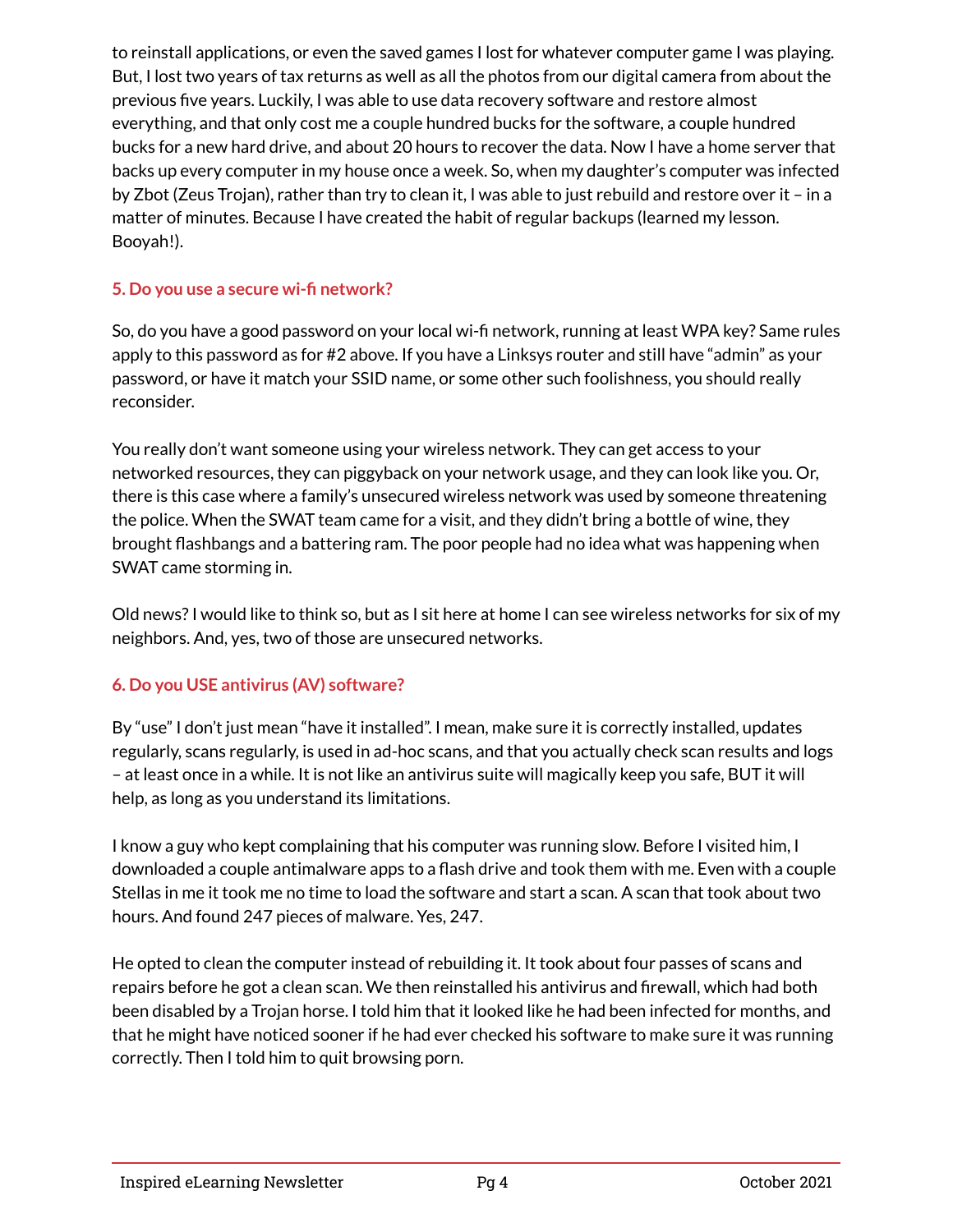#### **7. Are you a little paranoid?**

The answer is not "a little paranoid what?" Maybe "skeptical" is a better word. I suspect that the chances you have NOT gotten a phishing email today is probably near 0%. Be skeptical about everything. If your friend sends you a link to an online survey, to Jackie Chan's death, or Miley Cyrus doing something nasty, your first thought should be "Um. No.", not "Oh wow!"

Say, for instance that your bank, Facebook, Amazon, Paypal or eBay sent you an email that says you have an account problem and we have conveniently included this link for you to log in and fix it. Chances that is a genuine email that is really from the alleged source is probably about the same that you were genuinely contacted by the Honorable Professor Mubumba, and he truly does need your help transferring \$7,000,000 out of Nigeria.

You don't have to be an online jerk, but you are better off if you don't trust too much. There are plenty of other security habits we should all have, so stopping the list at seven may be a little naïve. But I will assert that if we all followed these seven, we would not have to worry about habits 8-25 nearly as much.



#### This article was originally posted on Security Week. Read the full article [here.](https://www.securityweek.com/seven-habits-security-conscious)

**CANDY CORN MAKER HIT WITH RANSOMWARE**

Photo by Jamal Fanaian from Wikimedia Commons, cropped

A major candy and food company whose treats are among Halloween staples got tricked in a ransomware attack earlier this month that temporarily froze its production systems.

Ferrara Candy Co., which makes Brach's Candy Corn, Sweet Tarts, Nerds, Keebler brand products, and more, reportedly found it had been attacked on Oct. 9 by ransomware that locked down some of its systems and halted manufacturing in some plants.

"We have resumed production in select manufacturing facilities, and we are shipping from all of our distribution centers across the country, near to capacity. We are also now working to process all orders in our queue," Ferrara said in a statement. Halloween supply shouldn't be affected, the company said, because most shipments went out prior to the ransomware attack.

#### This article was originally posted on Dark Reading. Read the full article [here.](https://www.darkreading.com/attacks-breaches/candy-corn-maker-hit-with-ransomware)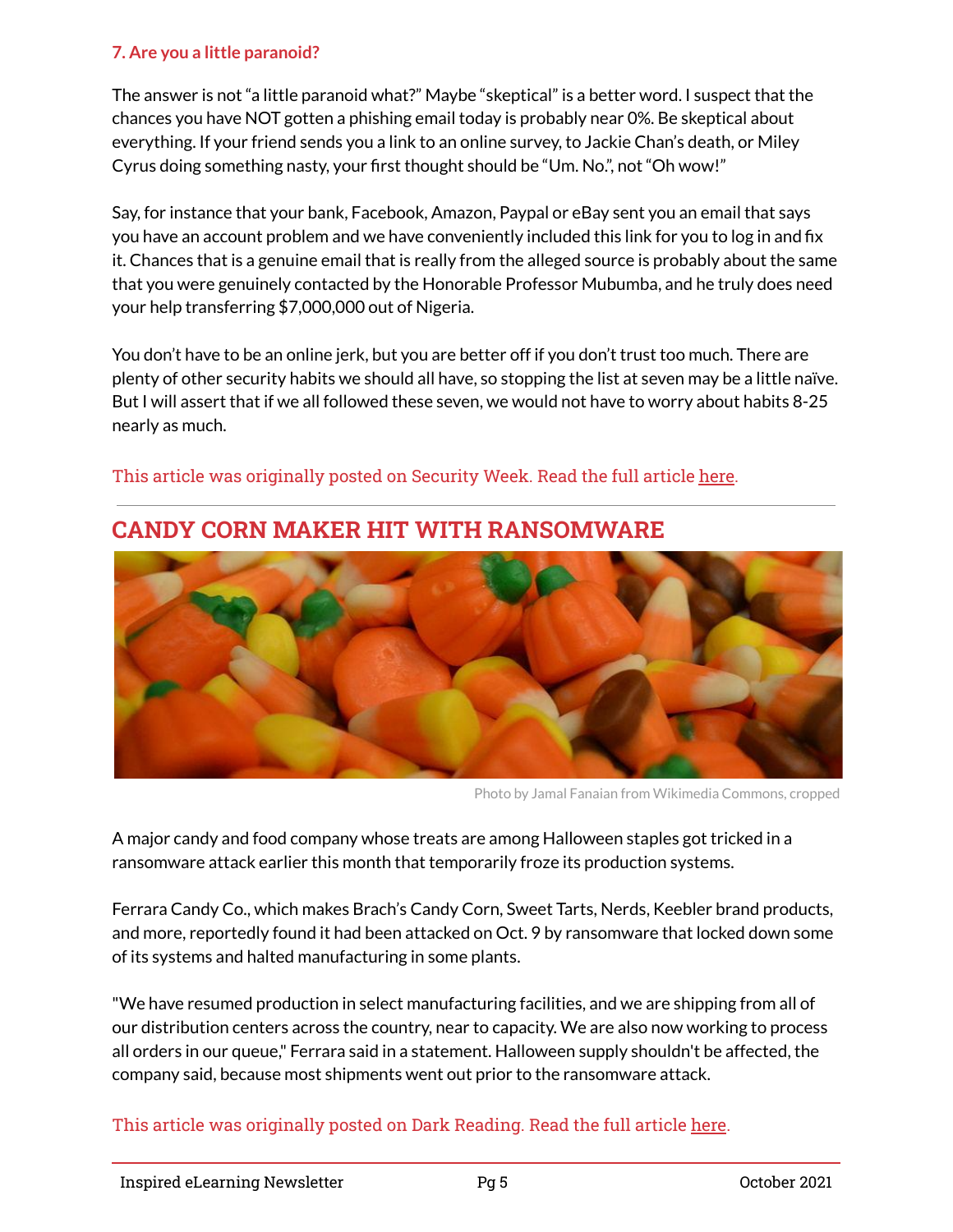## **HERE'S WHY SMBS NEED IMPROVED CYBERSECURITY NOW MORE THAN EVER**

We've all heard about big companies getting hit by data breaches — [Yahoo,](https://www.wired.com/2016/12/yahoo-hack-billion-users/) [Facebook,](https://www.businessinsider.com/stolen-data-of-533-million-facebook-users-leaked-online-2021-4) [Marriott](https://www.cnbc.com/2020/03/31/what-to-do-if-you-were-affected-by-the-latest-marriott-data-breach.html) [International](https://www.cnbc.com/2020/03/31/what-to-do-if-you-were-affected-by-the-latest-marriott-data-breach.html), and more have notoriously fallen victim to large-scale attacks that rocked news headlines. But what about small-to-medium-sized businesses (SMBs)? While many SMB owners and employees might assume their smaller size makes them less valuable targets, they couldn't be more wrong.



Photo by Kaique Rocha from Pexels

In fact, [43 percent of the most common digital attacks](https://securityintelligence.com/articles/state-small-business-cybersecurity-2021/) target SMBs. So what exactly makes smaller businesses so vulnerable to these threats?

The shift to a more digital workflow as a result of the COVID-19 pandemic didn't exactly help; unfortunately, [22 percent of SMBs](https://www.rapidfiretools.com/blog/2021/07/20/small-businesses-are-at-big-risk-for-cyberattacks/) transferred to remote work without any kind of threat prevention plan. Even prior to the pandemic, a 2019 survey revealed that [only 14 percent of SMBs](https://staysafeonline.org/blog/the-impact-of-data-breaches/) rated their ability to prevent and properly address cyber risks and vulnerabilities as useful.

There are a number of reasons that SMBs find themselves at risk for security breaches. According to [Untangle](https://www.untangle.com/inside-untangle/top-barriers-to-it-security-for-smbs/), 32 percent of SMBs cited budget constraints as a barrier to better security, 24 percent blamed employees for not following guidelines, and 14 percent cited having limited time to research new threats.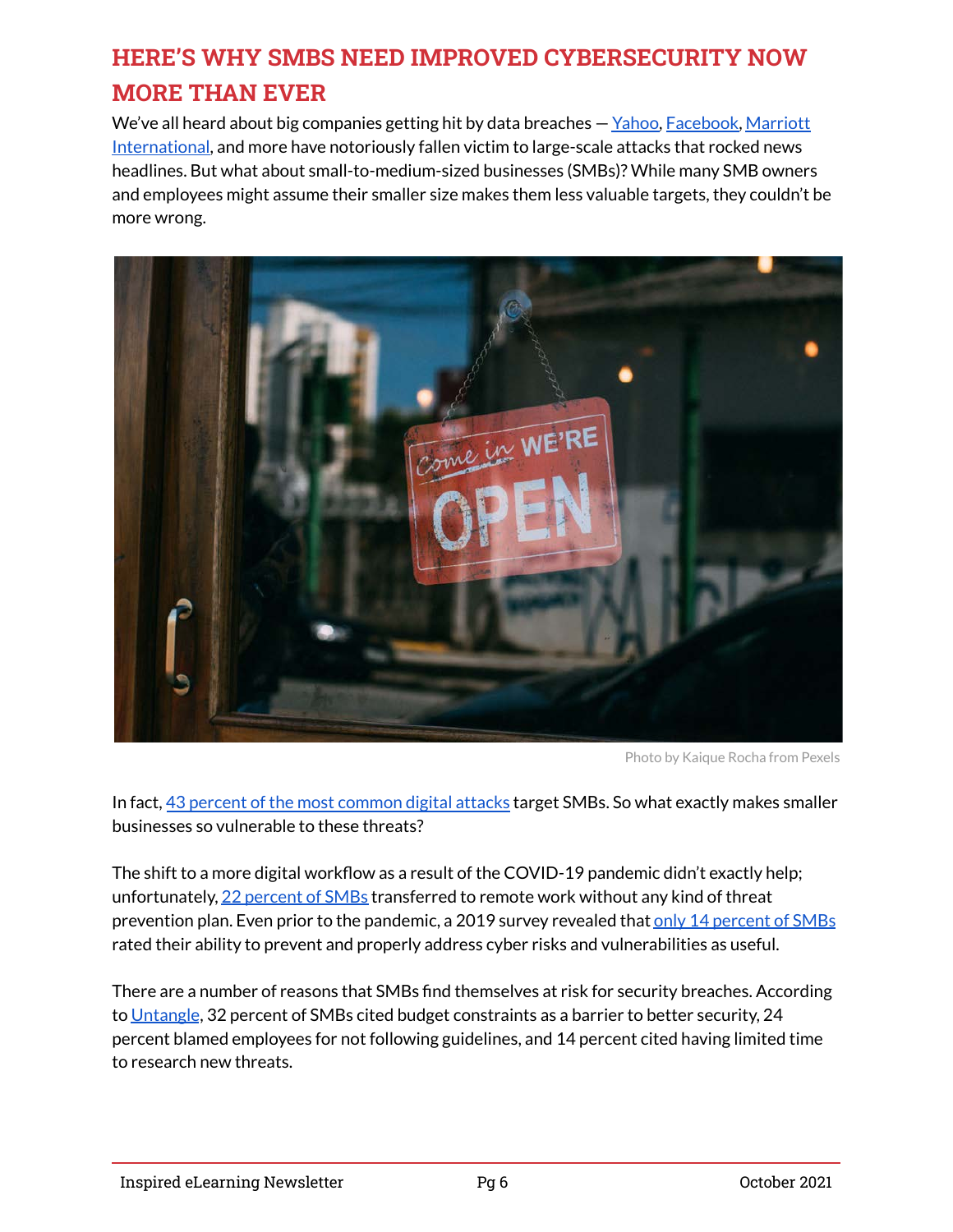Wondering why a threat actor would even go after an SMB? Smaller businesses do, in fact, present valuable assets that make them targets, such as:

- Employee and customer records
- Access to financial information including bank accounts
- Access to larger companies and their networks through the supply chain

Without proper IT security, the cost of suffering a cyber attack can be a devastating blow to SMBs. [According to AppRiver Software,](https://www.techrepublic.com/article/small-businesses-underestimate-financial-damage-of-cyberattacks/) \$149,000 was the average cost of a data breach for an SMB in 2019, and most SMB leaders [estimate](https://staysafeonline.org/blog/the-impact-of-data-breaches/) the cost of a data breach to be around  $$10,000$ .

What are the most common ways cybercriminals can attack your small business?

There are four main [attack vectors,](https://www.vipre.com/blog/be-cybersmart-about-attack-vectors/) or paths, that threat actors often use to infiltrate small businesses. Let's break them down.

**Email** - Email is the #1 attack vector for SMBs, and serves as a primary starting point for malware, phishing, and other types of attacks.

**Endpoints -** An endpoint is anything that connects to a network, such as: laptops, desktop computers, smart phones, tablets, point-of-sale (POS) terminals, and other devices. Potential attackers can exploit endpoints using various forms of malware.

**Network -** Any network that connects to the internet and is used by your employees (e.g., your company's network, the free WiFi at a coffee shop, customer networks) can be used by cybercriminals to attack your business.

**Humans -** Human error has proven to be one of the biggest vulnerabilities for SMBs. In fact, [85%](https://www.verizon.com/business/resources/reports/dbir/) [of data breaches](https://www.verizon.com/business/resources/reports/dbir/) involve a human element, which can include anything from an employee using weak passwords, clicking on a phishing link, sharing private information with someone from outside the company, etc.

### How SMBs can improve security

Despite the privacy and security obstacles that come with running an SMB, taking the right approach is possible with an informed understanding of what your business needs, and how it can fit into your work model. Start by breaking down your security plan into the following steps:

- 1. Make a thorough assessment of your current cybersecurity defenses. What are the potential risks your company faces if there's a breach? Where do your biggest vulnerabilities lie?
- 2. Decide how you want to manage cybersecurity. Do you have the resources and time to take care of it in-house, or will outsourcing make it easier and safer for you?
- 3. Implement layered security measures to detect and block attacks. Are you making sure to secure every layer of your business beyond just one or two security tools?